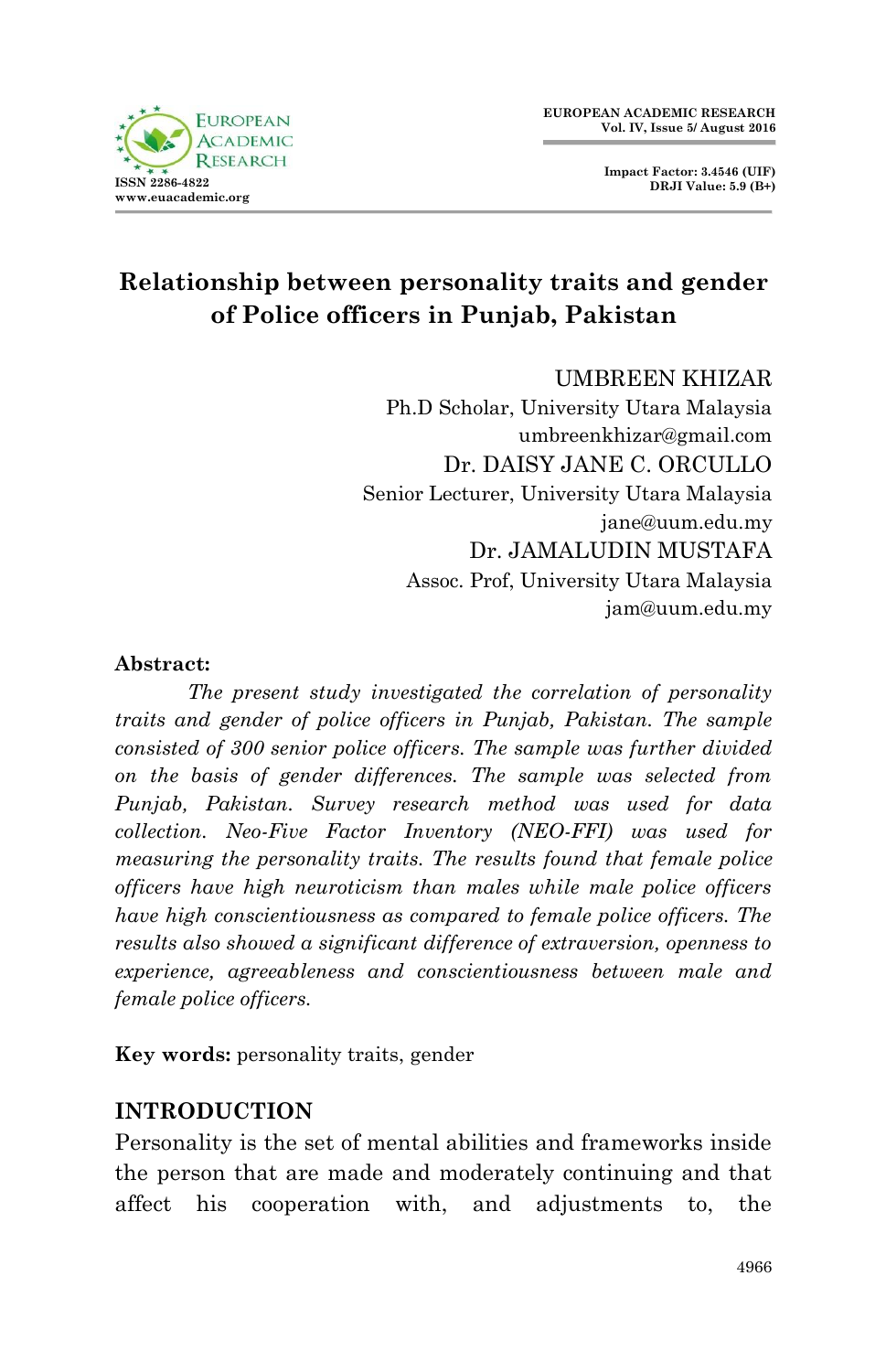intrapsychic, physical and social circumstances (Larsen & Buss, 2005). Funder (2004) defines personality as a singular's trademark example of thought, emotions, and behavior, together with the psychological components –concealed or not – behind those patterns.

The personality of each of us grows through the years shows a persistent method for managing life challenges, a certain style of identifying with other individuals. One individual is reliant and another is testing and forceful, another is shy and avoid social contact and still another is concerned more with appearance and supporting his or her weak feeling of self than with relating truly and on a significant level with others (Davison, Neal, & Kring, 2003). Gordon Allport characterized personality as "the dynamic association within the person of those psychophysical frameworks that focus his trademark conduct and thought". He likewise said "a trait is a neuropsychic structure being able to render numerous stimuli practically identical, and to start and aide equal (seriously steady) indications of versatile and expressive conduct" (Allport, 1961).

# **PROBLEM STATEMENT**

Personality is one of the forerunners of job satisfaction. However, the degree of the relationship has not been examined completely in the context of police officers in Pakistan. Therefore, the aim of this study was to explore personality traits of police officers and the relationship of personality traits with gender of police officers in Pakistan. This study expanded the knowledge on personality of police officers in Punjab, Pakistan and psychology study in Pakistan.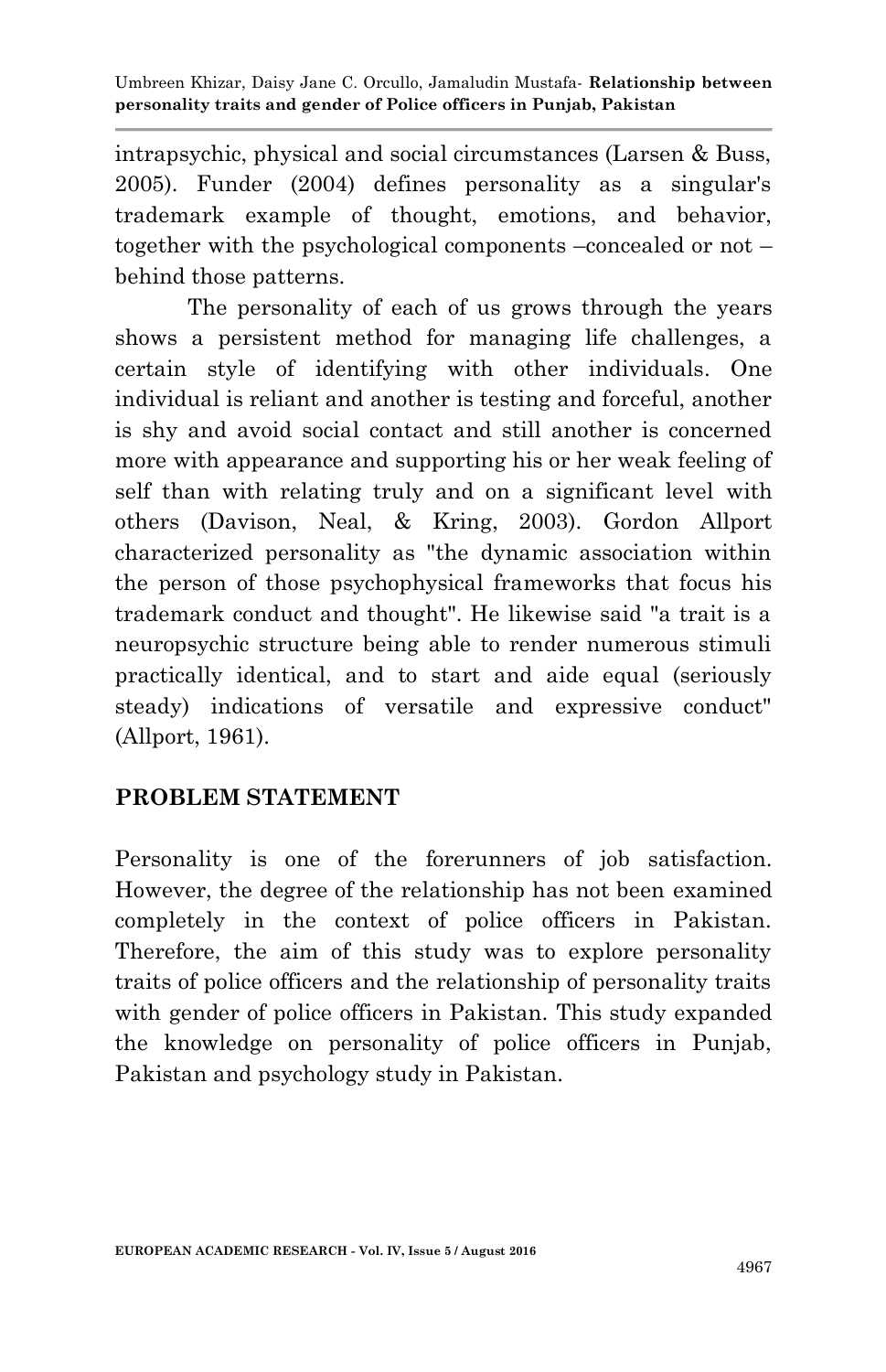# **RESEARCH QUESTION**

 Are there differences in police officer's personality traits according to their gender?

#### **RESEARCH HYPOTHESES**

- H6: There would be a difference of neuroticism between male and female police officers.
- H7: There would be a difference of extraversion between male and female police officers.
- H8: There would be a difference of openness to experience between male and female police officers.
- H9: There would be a difference of agreeableness between male and female police officers.
- H10: There would be a difference of conscientiousness between male and female police officers.

# **LITERATURE REVIEW**

Women's and men's behavior varies in a few noteworthy aspects. The impact of male's example is to convey power and predominance, though the females' example is related more with collaboration. Gender differences in personality are frequently analyzed in terms of the Big Five. Women have been found to score higher than men on Neuroticism as measured at the Big Five trait level, and additionally on most features of Neuroticism incorporated into a typical measure of the Big Five, the NEO-PI-R (Costa et al., 2001). Women score to some degree higher than men on a few features of Conscientiousness, for example, request, loyalty, and self-discipline (Costa et al., 2001). Culturally diverse exploration from 26 countries and again in 55 countries has demonstrated a widespread example of sex contrasts on reactions to the Big Five Inventory. Men frequently report higher Extraversion and Conscientiousness,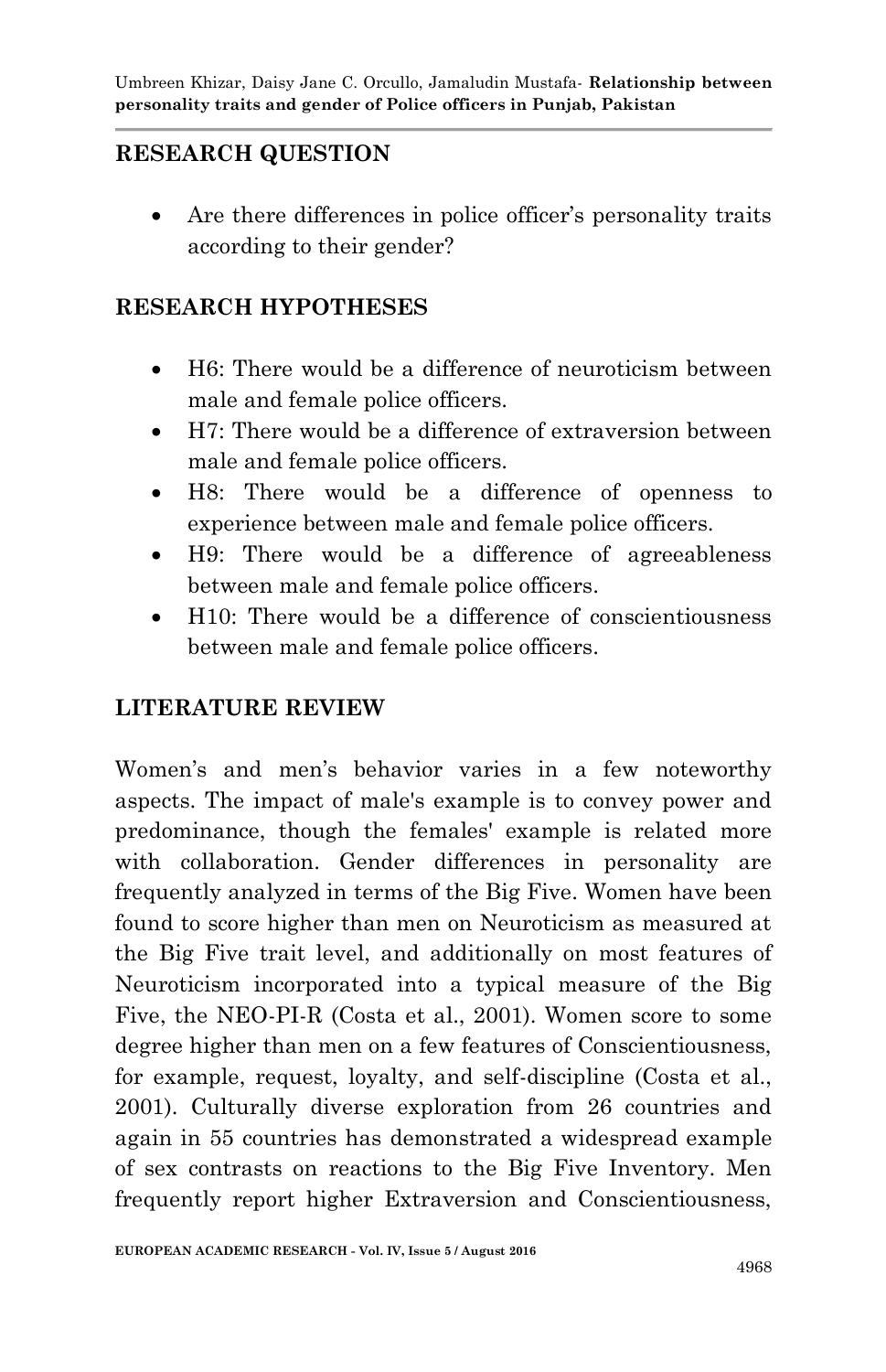and women consistently report higher Neuroticism and Agreeableness (Schmitt, Realo, Voracek, & Allik, 2008).

Gender contrasts in personality traits are regularly described as far as sexual orientation, which has higher scores on that trait, on average. For example, women are frequently observed to be more agreeable than men (Costa et al., 2001). This means that women, on average, are more supporting, delicate minded, and charitable more frequently and to a more prominent degree than men. However, such a finding does not block the way that men might likewise encounter sustaining, delicate minded, and unselfish states, and that a few men might even score higher in these characteristics than a few women.

#### **POPULATION AND SAMPLE**

The population of the study includes the senior police officers in Punjab, Pakistan. Police department in Pakistan has a large network with many police stations covering all districts of Punjab. In this study Punjab province was selected because this is a major province of Pakistan and has large population as compared to other provinces. To conduct the survey, a sample of 300 senior police officers was selected from Punjab, Pakistan.

#### **RESEARCH INSTRUMENTS**

To gather data for the study, the research instruments were used are Demographic survey, Neo five factor inventory (NEO-FFI). The demographic survey sheet was created by researcher to collect information about name, gender, rank, age, educational qualification, marital status and duration of work experience.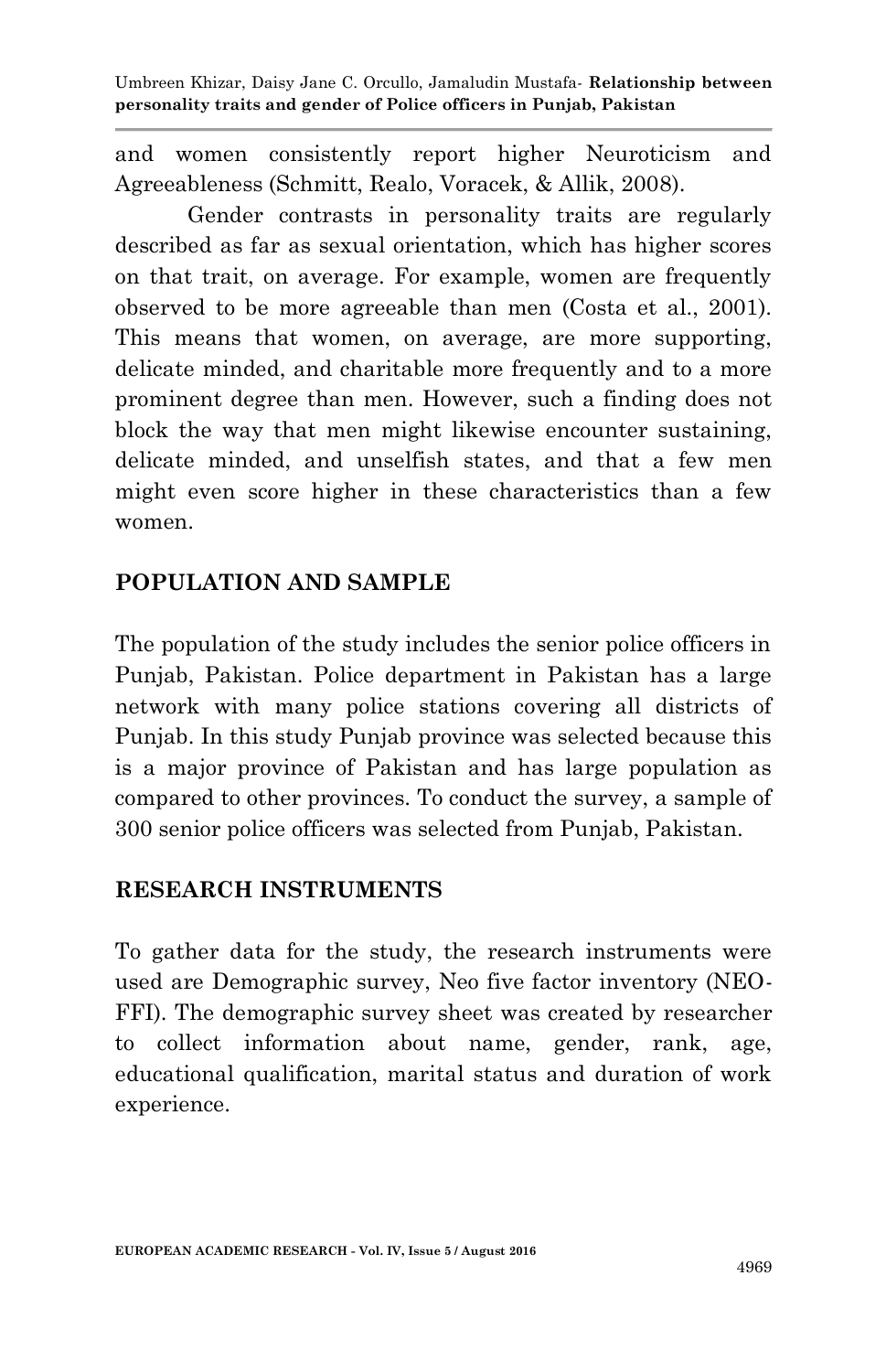# **RESULTS AND DISCUSSION**

 H6: There would be a difference of neuroticism between male and female police officers.

| rable 1. Summary of t-test results                     |                    |  |                           |      |           |     |      |
|--------------------------------------------------------|--------------------|--|---------------------------|------|-----------|-----|------|
|                                                        | Gender N Mean Std. |  |                           | Std. |           | df  | Sig  |
|                                                        |                    |  | <b>Deviation Error</b>    |      |           |     |      |
|                                                        |                    |  |                           | Mean |           |     |      |
| Neuroticism $\overline{\text{Female}}$ 120 37.06 4.556 |                    |  | Male 180 26.43 4.994 .372 |      | $-18.689$ | 298 | .000 |
|                                                        |                    |  |                           | .416 |           |     |      |

#### **Table 1. Summary of t-test results**

An independent sample t-test was conducted to test difference of neuroticism between male and female police officers. It was found that female police officers have high neuroticism (M=37.06) as compared to male police officers (M=26.43). The significant value was .000 ( $p < 0.05$ ). This hypothesis is accepted and results suggest that there is a difference of neuroticism between male and female police officers. The results are consistent with previous researches of Costa, Terracciano and McCrae, (2001), Costa, Goodwin and Gotlib, (2004) and Schmitt, Realo, Voracek, and Allik, (2008) where females scored higher on neuroticism.

 H7: There would be a difference of extraversion between male and female police officers.

| Table 2. Summary of ANOVA results |                |     |                    |        |      |  |  |  |
|-----------------------------------|----------------|-----|--------------------|--------|------|--|--|--|
|                                   | Sum of         | df  | <b>Mean Square</b> |        | Sig. |  |  |  |
|                                   | <b>Squares</b> |     |                    |        |      |  |  |  |
| <b>Between Groups</b>             | 589.389        |     | 589.389            | 36.292 | .000 |  |  |  |
| <b>Within Groups</b>              | 4839.528       | 298 | 16.240             |        |      |  |  |  |
| Total                             | 5428.917       | 299 |                    |        |      |  |  |  |

#### **Table 2. Summary of ANOVA results**

ANOVA results showed that there is a significant difference of extraversion between male and female police officers, where F  $(1, 298) = 36.292$ ,  $p = (.000 < 0.05)$ . Therefore, this hypothesis is accepted. This study is supported by previous researches as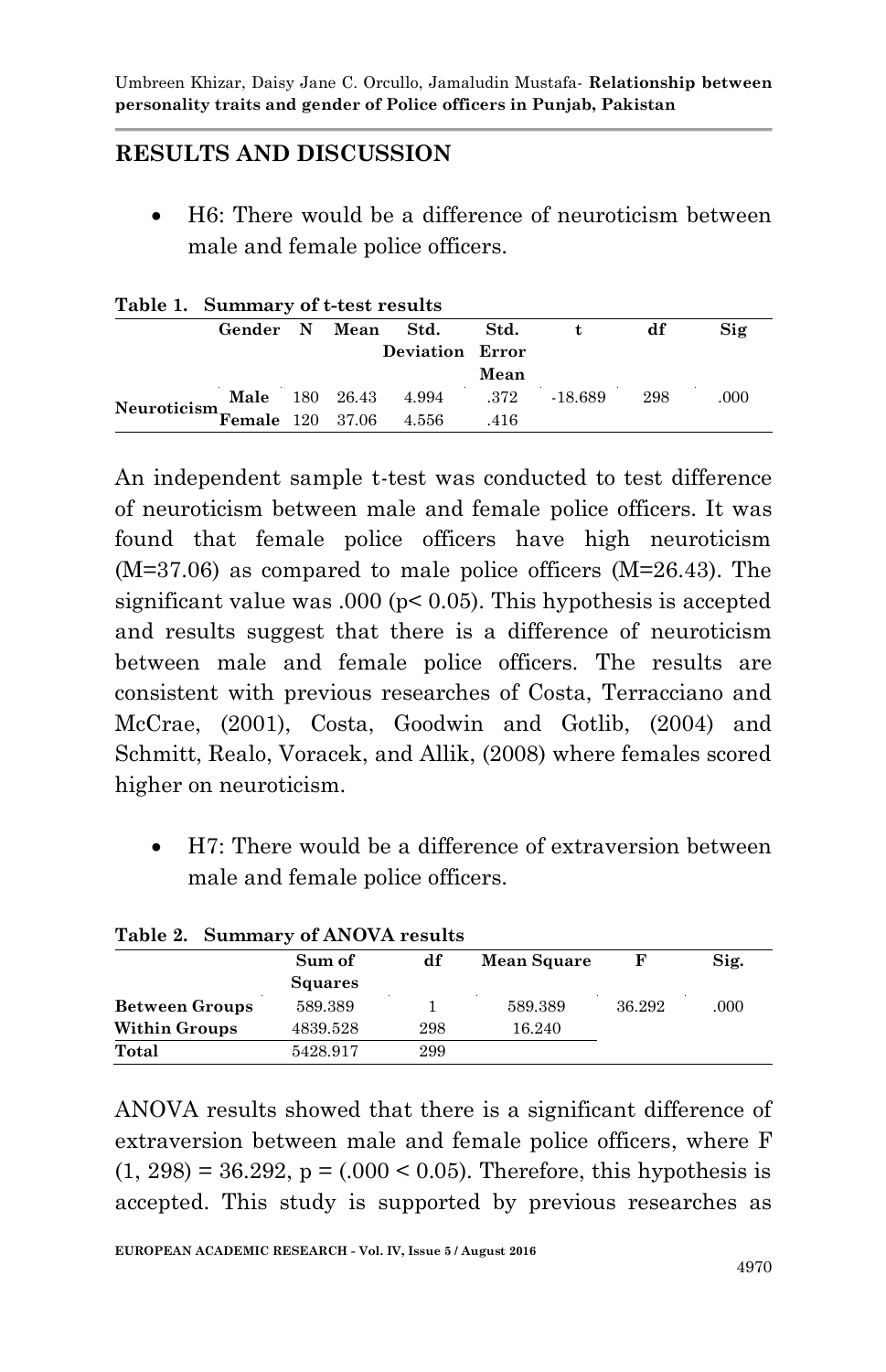Shokri, Kadivar, and Daneshvarpoor (2007) found higher scores of extraversion among males.

 H8: There would be a difference of openness to experience between male and female police officers.

|                       | Sum of         | df  | <b>Mean Square</b> |        | Sig. |
|-----------------------|----------------|-----|--------------------|--------|------|
|                       | <b>Squares</b> |     |                    |        |      |
| <b>Between Groups</b> | 662.480        |     | 662.480            | 24.580 | .000 |
| <b>Within Groups</b>  | 8031.717       | 298 | 26.952             |        |      |
| Total                 | 8694.197       | 299 |                    |        |      |

#### **Table 3. Summary of ANOVA results**

One way ANOVA was carried out to determine significant mean differences of openness between male and female police officers. This hypothesis is accepted as significant value is less than 0.05, F  $(1, 298) = 24.580$ , P  $(.000 \le 0.05)$ . There is a statistically significant difference of openness to experience between male and female police officers. A previous research conducted by Costa, Terracciano and McCrae (2001), expressed that gender contrasts on openness to experience have been either conflicting or insignificant.

 H9: There would be a difference of agreeableness between male and female police officers.

| Table 4. Summary of ANOVA results |                       |     |                    |        |      |  |  |  |  |
|-----------------------------------|-----------------------|-----|--------------------|--------|------|--|--|--|--|
|                                   | <b>Sum of Squares</b> | df  | <b>Mean Square</b> |        | Sig. |  |  |  |  |
| <b>Between Groups</b>             | 872.227               |     | 872.227            | 25.180 | .000 |  |  |  |  |
| <b>Within Groups</b>              | 10322.769             | 298 | 34.640             |        |      |  |  |  |  |
| Total                             | 11194.997             | 299 |                    |        |      |  |  |  |  |

A one way analysis of variance (ANOVA) was conducted to evaluate whether there is a difference of agreeableness between male and female police officers. The ANOVA was significant as F  $(1, 298) = 25.180, (p<0.05)$ . Therefore, the alternate hypothesis that there would be a difference of agreeableness between male and female police officers is accepted. The results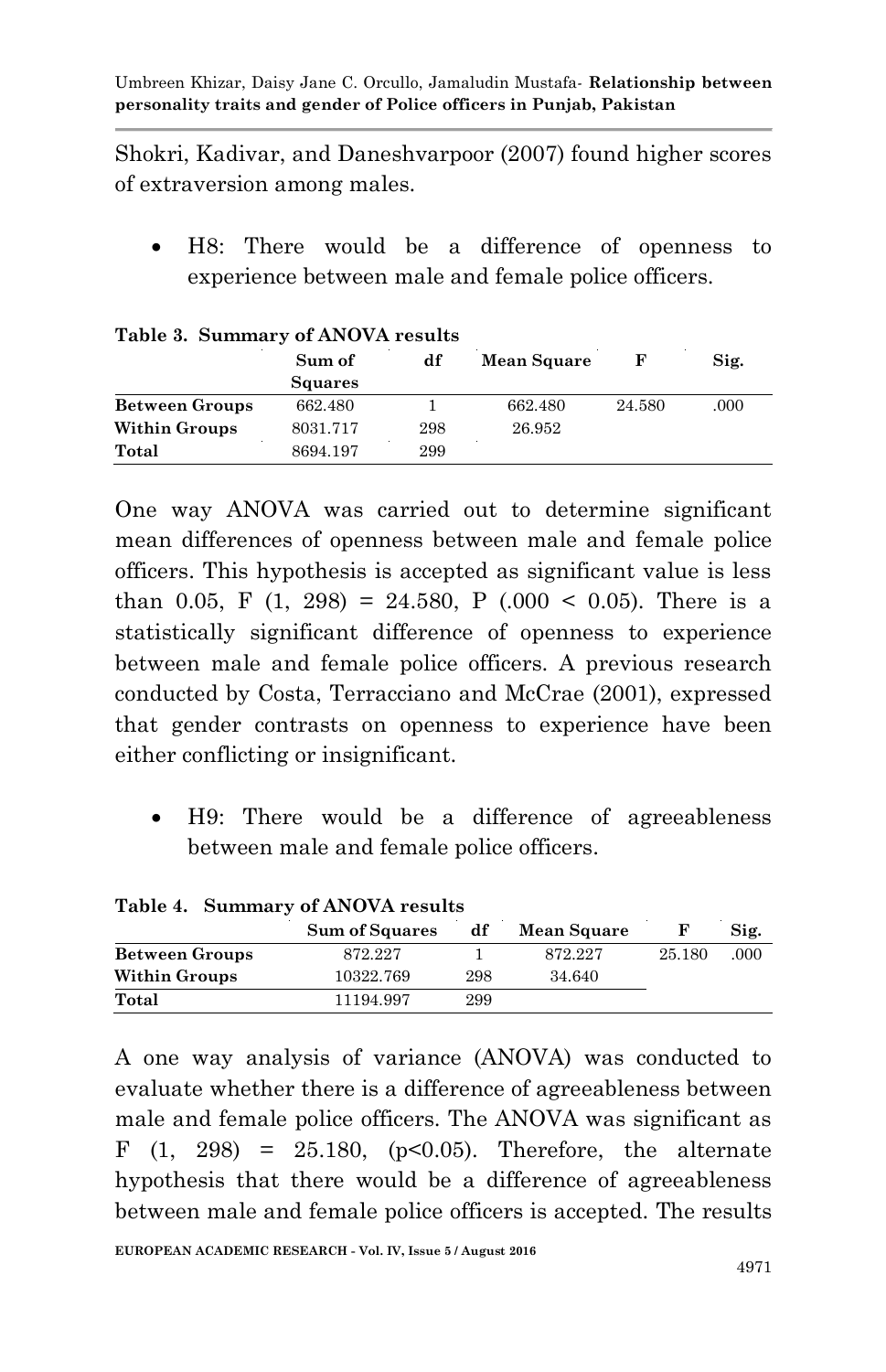of Goodwin and Gotlib (2003) study supported the results of current research. They concluded that there is an association between gender and personality factors. They also found a difference of agreeableness between males and females.

• H10: There would be a difference of conscientiousness between male and female police officers.

| rapic 9. Dummary or t-test results          |  |  |  |                         |      |              |      |      |
|---------------------------------------------|--|--|--|-------------------------|------|--------------|------|------|
|                                             |  |  |  | Gender N Mean Std. Std. |      | $\mathbf{t}$ | df   | sig  |
|                                             |  |  |  | <b>Deviation Error</b>  |      |              |      |      |
|                                             |  |  |  |                         | Mean |              |      |      |
|                                             |  |  |  | Male 180 53.39 4.260    |      | .318 17.413  | -298 | .000 |
| conscientiousness<br>Female 120 45.30 3.407 |  |  |  |                         | .311 |              |      |      |

**Table 5. Summary of t-test results**

An independent sample t-test was utilized to test this hypothesis. The results found that male police officers have high conscientiousness (M=53.39) than female police officers  $(M=45.30)$ . The significant value was  $.000$  ( $p< 0.05$ ). This hypothesis is accepted and results suggest that there is a difference of conscientiousness between male and female police officers. The results are consistent with Atta, Ather and Bano (2013). They also found higher conscientiousness among males than females.

# **CONCLUSION**

The objective of this study was to determine differences in police officer's personality traits according to their gender. The result revealed a significant difference in male and female police officers' personality traits.

#### **REFERENCES**

1. Allport, G. W. (1961). *Pattern and growth in personality*. New York: Holt, Rinehart and Winston.

**EUROPEAN ACADEMIC RESEARCH - Vol. IV, Issue 5 / August 2016**